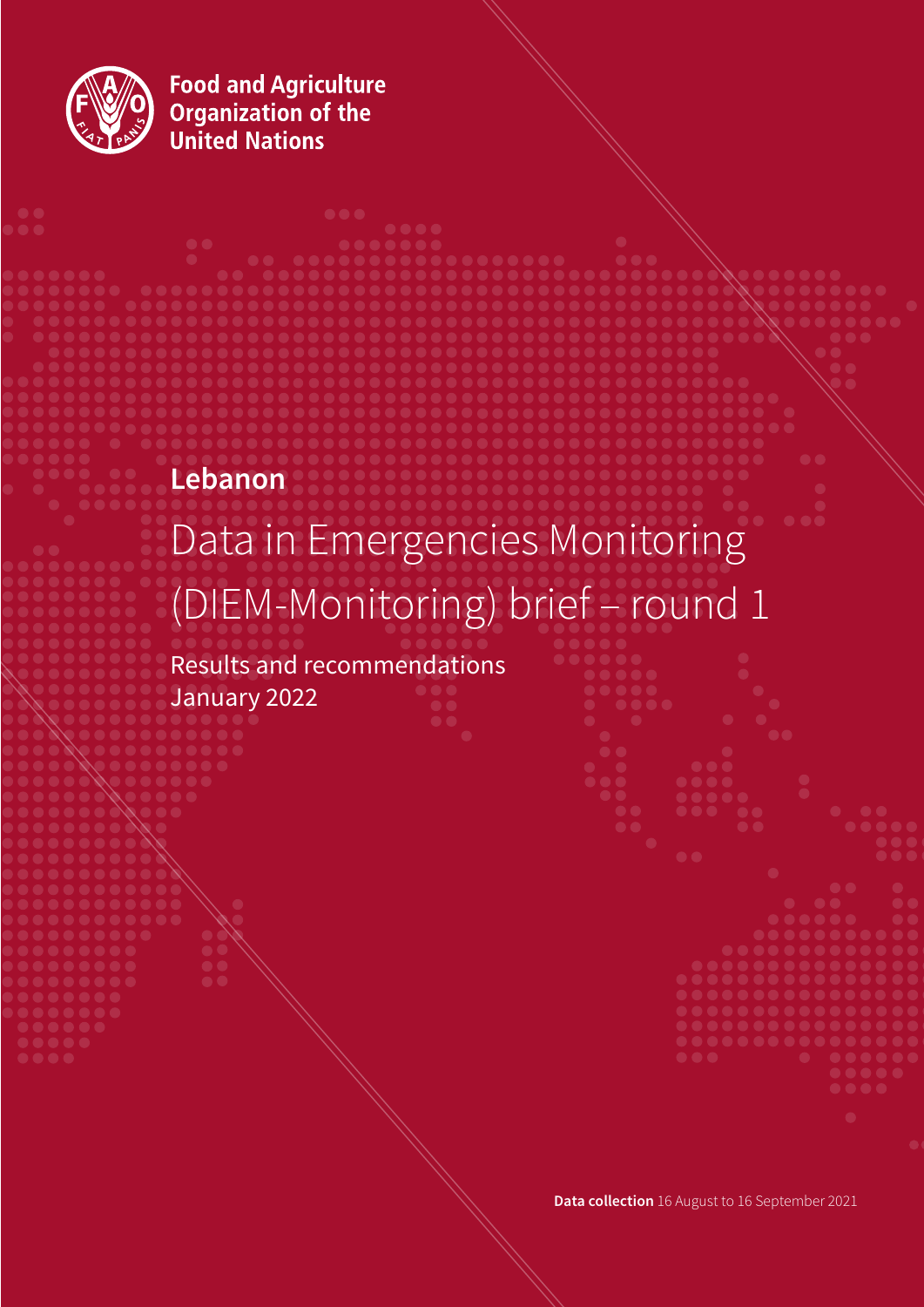# Methodology

The Food and Agriculture Organization of the United Nations (FAO), in partnership with Lebanon's Ministry of Agriculture, conducted a household survey using computer-assisted telephone interviews in August and September 2021. This first-round survey targeted the agricultural population using the Lebanon Agricultural Production Survey – a large survey of farming households that draws on the Agricultural Census Survey – as a sample frame.

Across seven governorates, 150 households were targeted in each governorate with probability proportional to their weight in the Agricultural Production Survey. Of the 1 050 surveys completed, 98 percent of respondents identified as agricultural households. Data were weighted in order to ensure that farm size and regional population distribution were adequately represented.





**Source of map**: United Nations. 2020. *Map of the World* [online]. [Cited 6 December 2021][. www.un.org/geospatial/content/map-world](https://www.un.org/geospatial/content/map-world) 

#### About DIEM-Monitoring

FAO has established the Data in Emergencies Monitoring (DIEM-Monitoring) System to collect, analyse and disseminate data on shocks, livelihoods and food security in countries prone to multiple shocks. DIEM-Monitoring aims to inform decision making by providing regularly updated information on how different shocks are affecting livelihoods and food security.

At the core of the DIEM--Monitoring System are country-level dashboards. Readers are encouraged to explore these dashboards to gain more insights on the context in Lebanon and other countries.

> Learn more a[t https://data-in-emergencies.fao.org/pages/monitoring](https://data-in-emergencies.fao.org/pages/monitoring)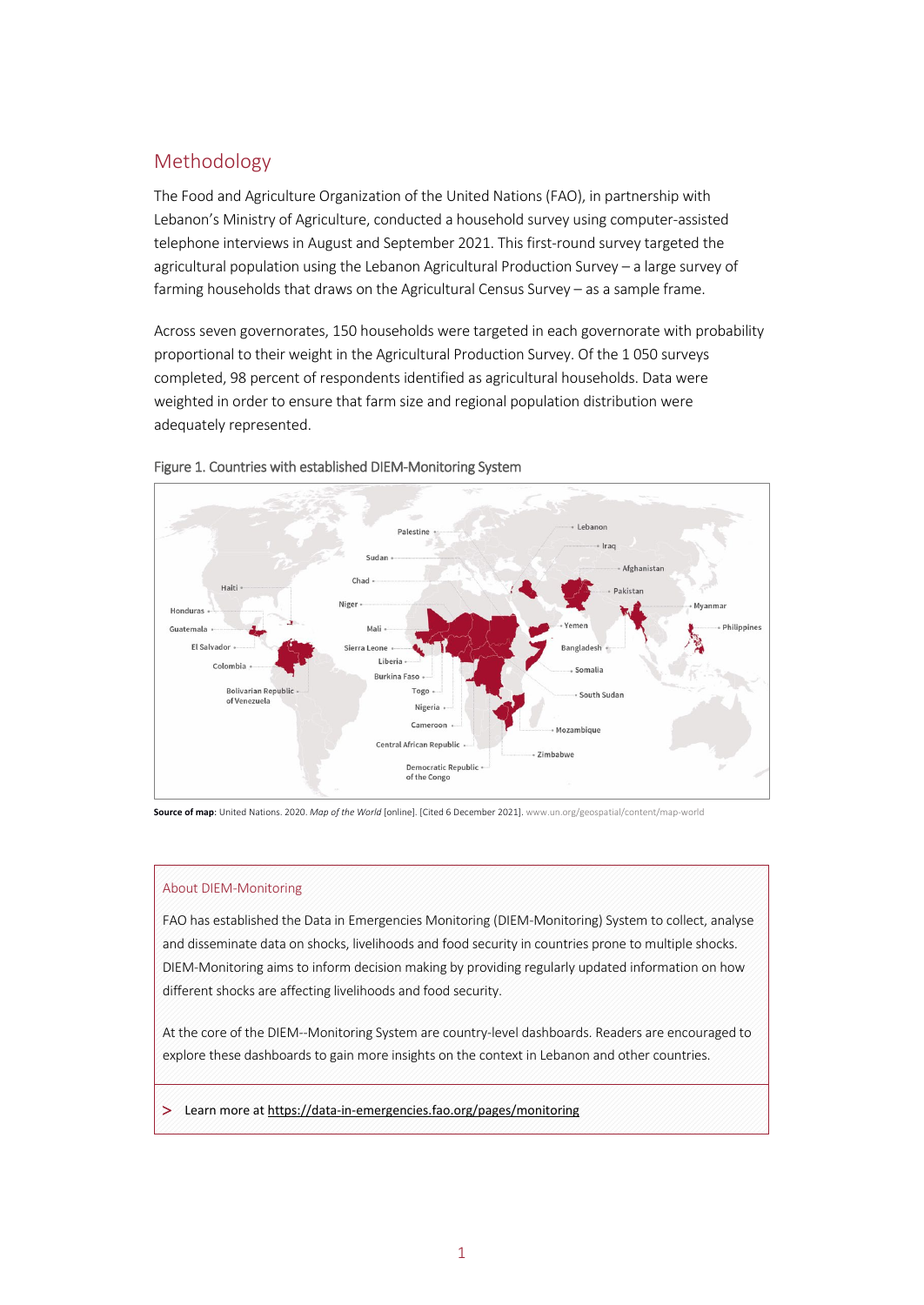## Income and shocks

Lebanon is in the midst of a multi-faceted economic crisis. At the household level, the consequences of this crisis include unprecedented increases in food and fuel prices. Among the households surveyed, 92 percent reported experiencing a shock, with high fuel and food prices the most common: each was cited by 84 percent of households (Figure 2).



#### Figure 2. Most-cited shocks (percentage of respondents)

Source of data: FAO. 2021. Lebanon: DIEM-Monitoring assessment results (August-September 2021).

These shocks, along with loss of employment (affecting 17 percent of the surveyed population) were significantly associated with reports of being affected by restrictions related to the COVID-19 pandemic. Movement restrictions for imported goods likely exacerbated the increase in food, fuel and agricultural input prices caused by the devaluation of Lebanon's currency, even though these restrictions had been lifted in the three months prior to the survey.

On average, 62 percent of households reported a decline in their main income source over the previous three months. However, this varied geographically, ranging from 26 percent in North governorate to more than 80 percent in El Nabatieh and Baalbek-El Hermel (Figure 3). Among agricultural producers, livestock keepers and staple-crop farmers were the most likely to report decreased income. In terms of land size, larger landholders were more likely than smallholders to report a decrease in income.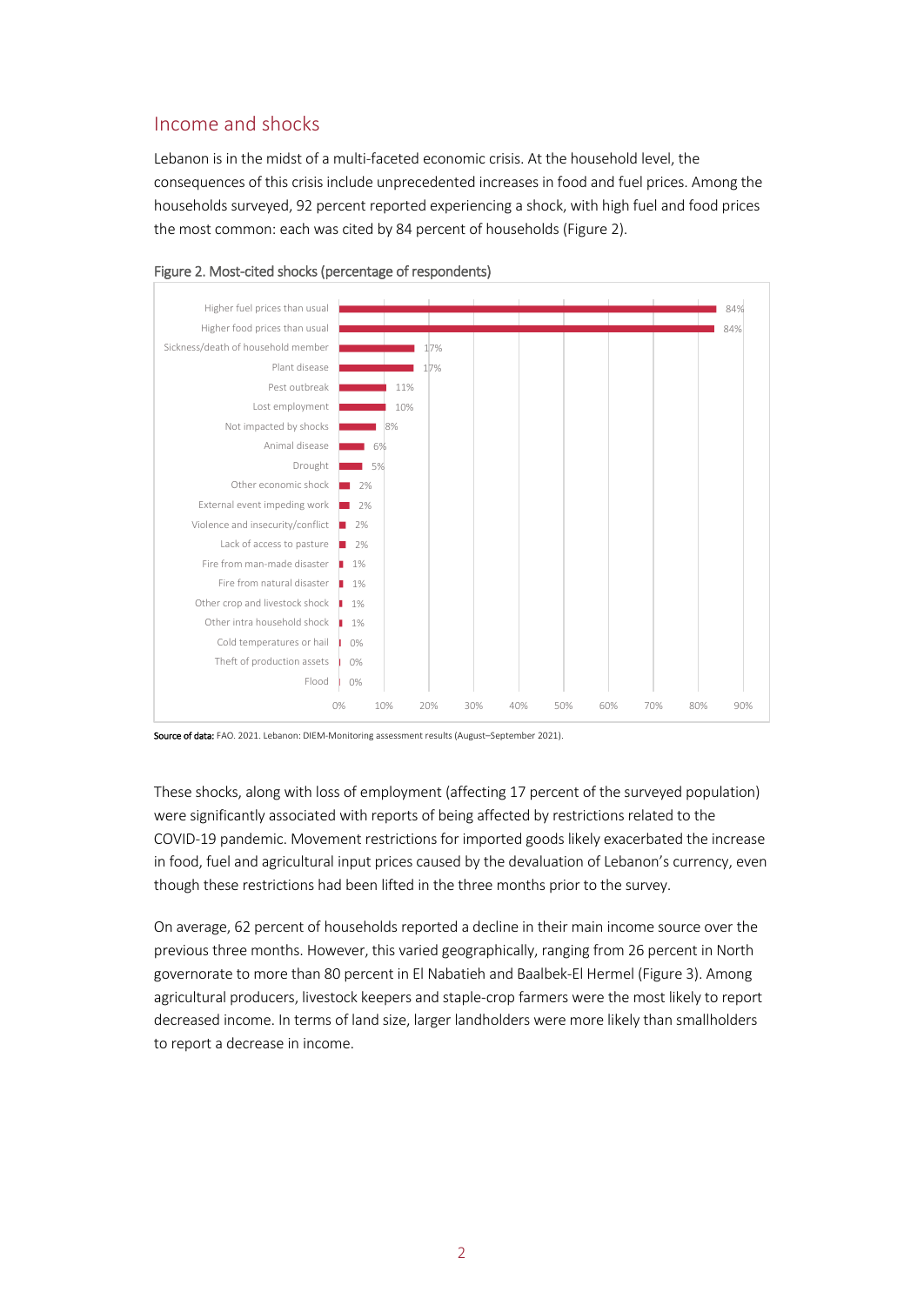

Figure 3. Households reporting a drop in main source of income, by governorate (percentage of respondents)

Source of data: FAO. 2021. Lebanon: DIEM-Monitoring assessment results (August-September 2021). Source of map: Esri, HERE, Garmin, FAO, NOAA, USGS. 2018. *Map of Lebanon* [online]. [Cited 17 January 2022]. https://data-in-[emergencies.fao.org/pages/explore](https://data-in-emergencies.fao.org/pages/explore)

## **Crops**

While 83 percent of survey respondents reported engagement in crop production, three quarters cultivated a land area of less than 1 hectare. The most commonly produced crops were olives (37 percent of crop producers), wheat (13 percent) and apples (10 percent).

Production difficulties were reported by 86 percent of crop producers. The most common challenges were related to accessing agricultural inputs such as fertilizers (reported by 76 percent), pesticides (67 percent) and fuel or electricity (46 percent) (Figure 4). These access issues were likely driven by an increase in the price of imported agricultural inputs as the Lebanese pound lost value against the United States dollar. Possibly as a result of limited access to inputs due to their high costs, plant diseases were also reported as a challenge by 46 percent of crop producers.

More than half of surveyed crop producers were anticipating a decreased harvest, driven by rainfall anomalies and reduced access to agricultural inputs. In addition, 44 percent of crop producers reported difficulties selling their production. This was attributed to increased marketing costs and lower demand. Prices received for crops varied however, with large farmers more likely to report lower prices than smallholders.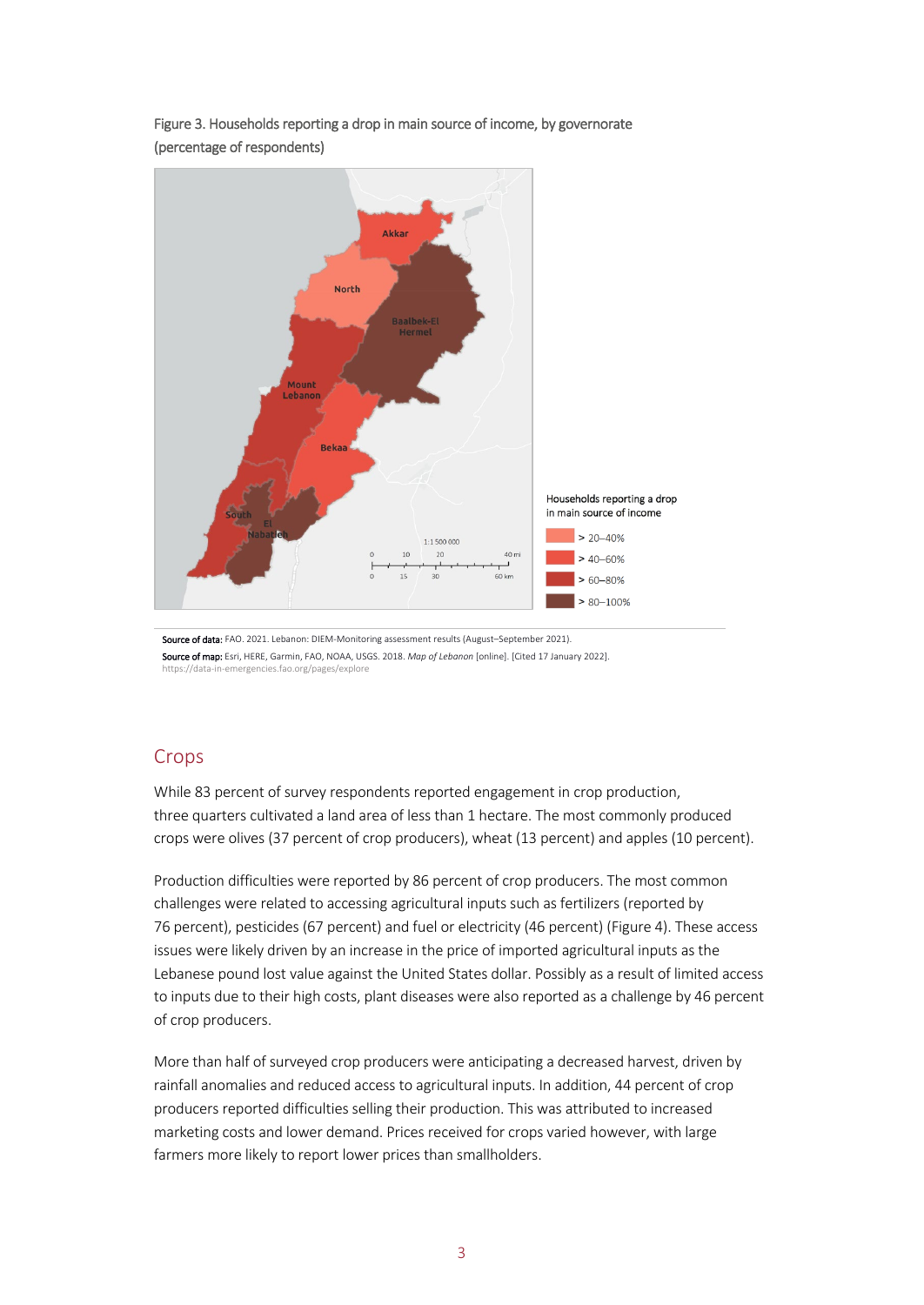

Figure 4. Crop-production difficulties (percentage of respondent crop producers)

## Livestock

Of the 37 percent of the sample that produced livestock, more than four in five reported facing difficulties. For 85 percent of livestock producers, purchasing feed was a key constraint. Many livestock producers also faced challenges in accessing veterinary services and inputs (40 percent and 55 percent respectively).

Among livestock producers, 57 percent reported a decrease in the number of animals they owned compared to the previous year. This could be explained by distress sales (reported by 35 percent) and animal death from disease or malnutrition (22 percent) (Figure 5). Livestock prices increased for more than half of respondents compared to the three-year average – probably reflecting rampant inflation. Many livestock producers also encountered difficulties selling their products – especially higher marketing costs and lower demand.

Source of data: FAO. 2021. Lebanon: DIEM-Monitoring assessment results (August-September 2021).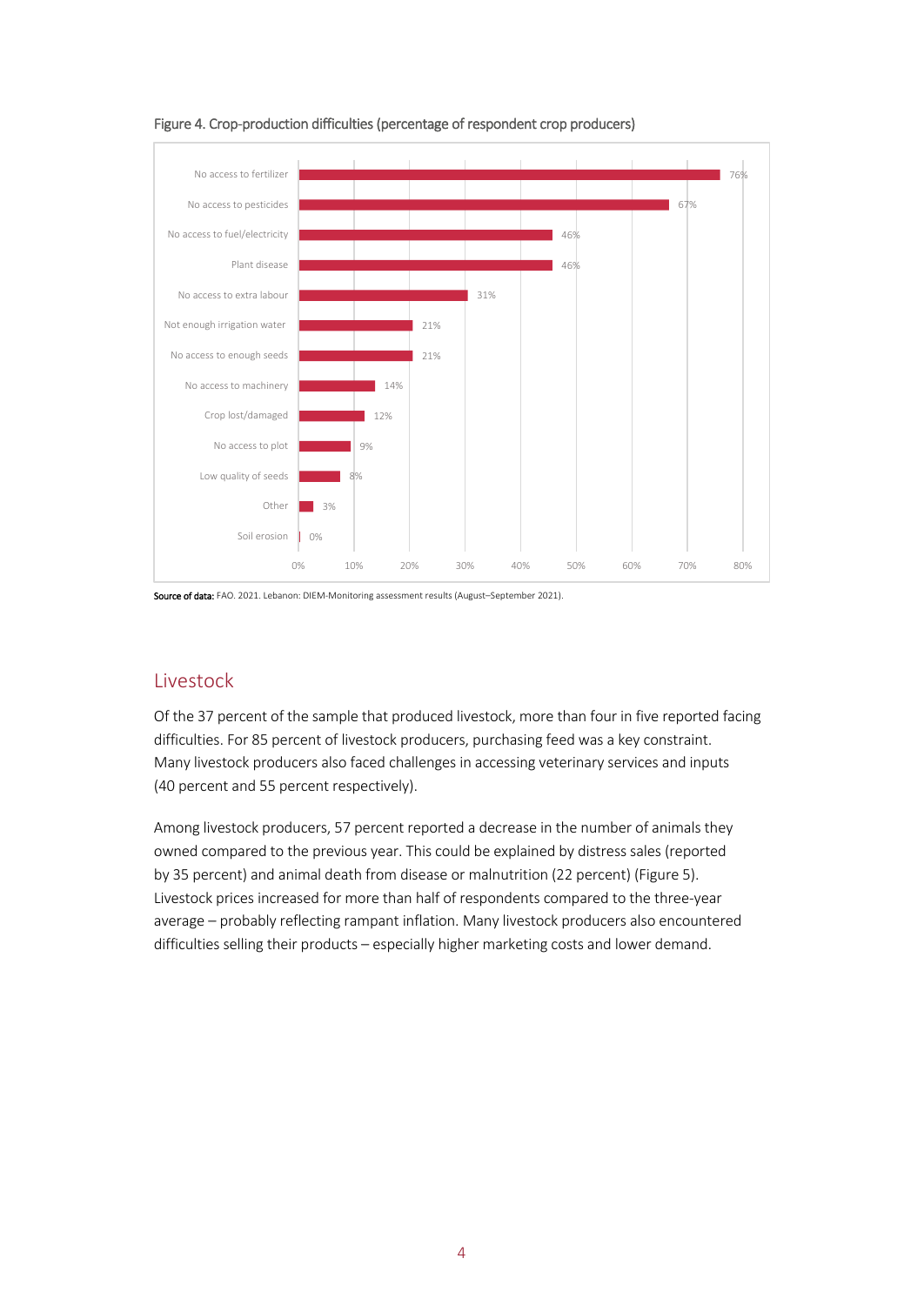

Figure 5. Reasons for change in number of livestock (percentage of respondent livestock producers)

Source of data: FAO. 2021. Lebanon: DIEM-Monitoring assessment results (August-September 2021).

# Food security

The prevalence of recent moderate or severe food insecurity based on the Food Insecurity Experience Scale (FIES) was estimated at 23 percent of the surveyed population; Baalbeck-El Hermel, Bekaa, El Nabatieh and South recorded the highest prevalence in the governorates surveyed (Figure 6). Among these households, 70 percent worried about not having enough food and more than one in four indicated that they had skipped a meal in the last 30 days because of a lack of money or other resources.

The adoption of coping strategies in order to access food was widespread, and included spending savings, borrowing money or food, purchasing food on credit, and reducing expenditures on agricultural inputs. Close to 80 percent of households reported employing Crisis-level coping strategies and 15 percent adopted Emergency-level coping strategies (including one third of households in Bekaa governorate).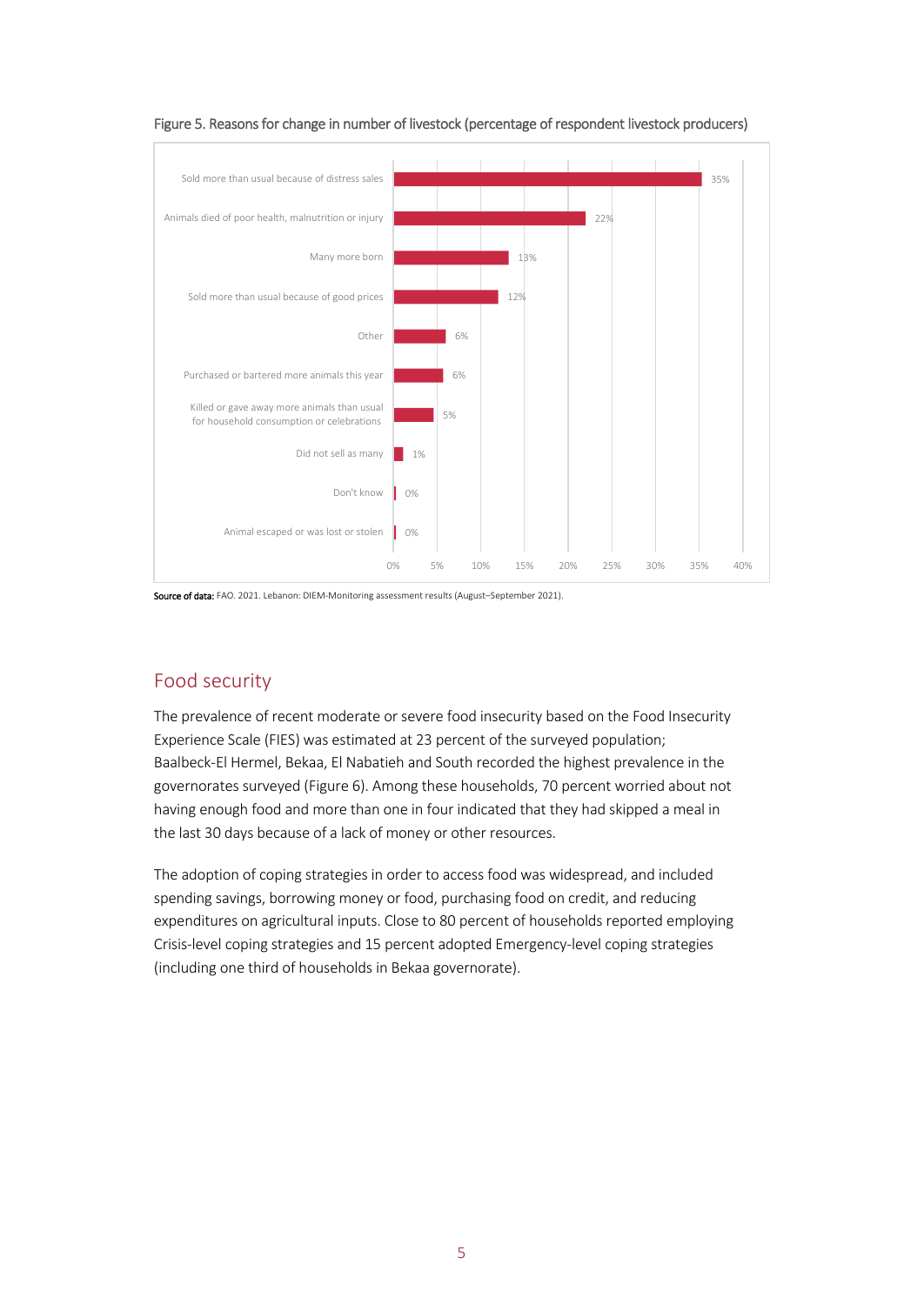

Figure 6. Prevalence of recent moderate or severe food insecurity (FIES), by governorate (percentage of respondents)

Source of data: FAO. 2021. Lebanon: DIEM-Monitoring assessment results (August-September 2021). Source of map: Esri, HERE, Garmin, FAO, NOAA, USGS. 2018. *Map of Lebanon* [online]. [Cited 17 January 2022]. <https://data-in-emergencies.fao.org/pages/explore>

#### Needs

Nearly all agricultural households surveyed indicated a need for assistance in the coming six months. The needs of each livelihood group were aligned with their production difficulties: more than 80 percent of respondents expressed the need for fertilizers and 78 percent reported that they required support with accessing pesticides (Figure 7). Livestock producers primarily indicated the need for support with accessing feed, veterinary services and inputs. Half of all respondents also expressed the need for cash support.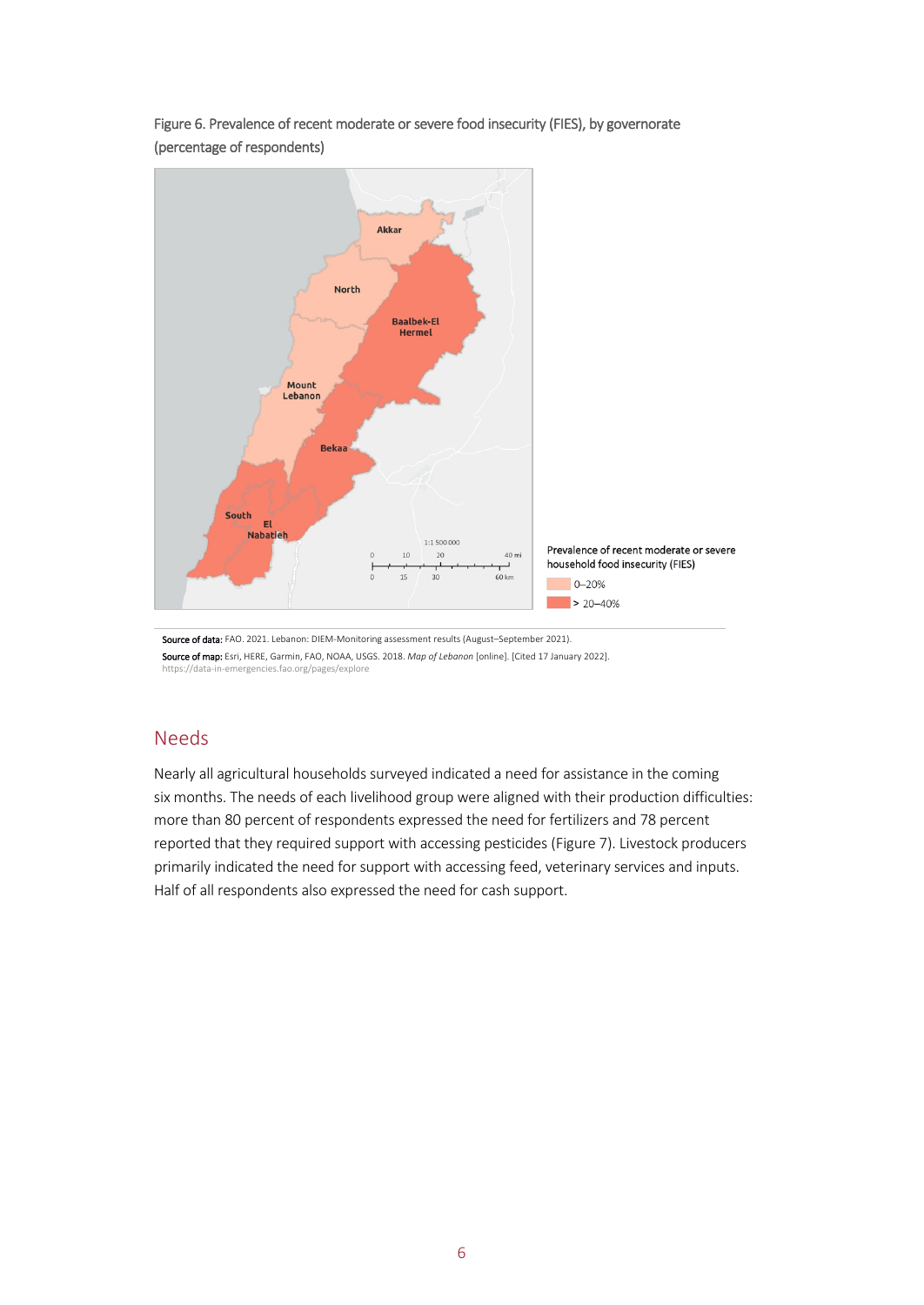

Figure 7. Most-cited needs for assistance (percentage of respondents)

Source of data: FAO. 2021. Lebanon: DIEM-Monitoring assessment results (August–September 2021).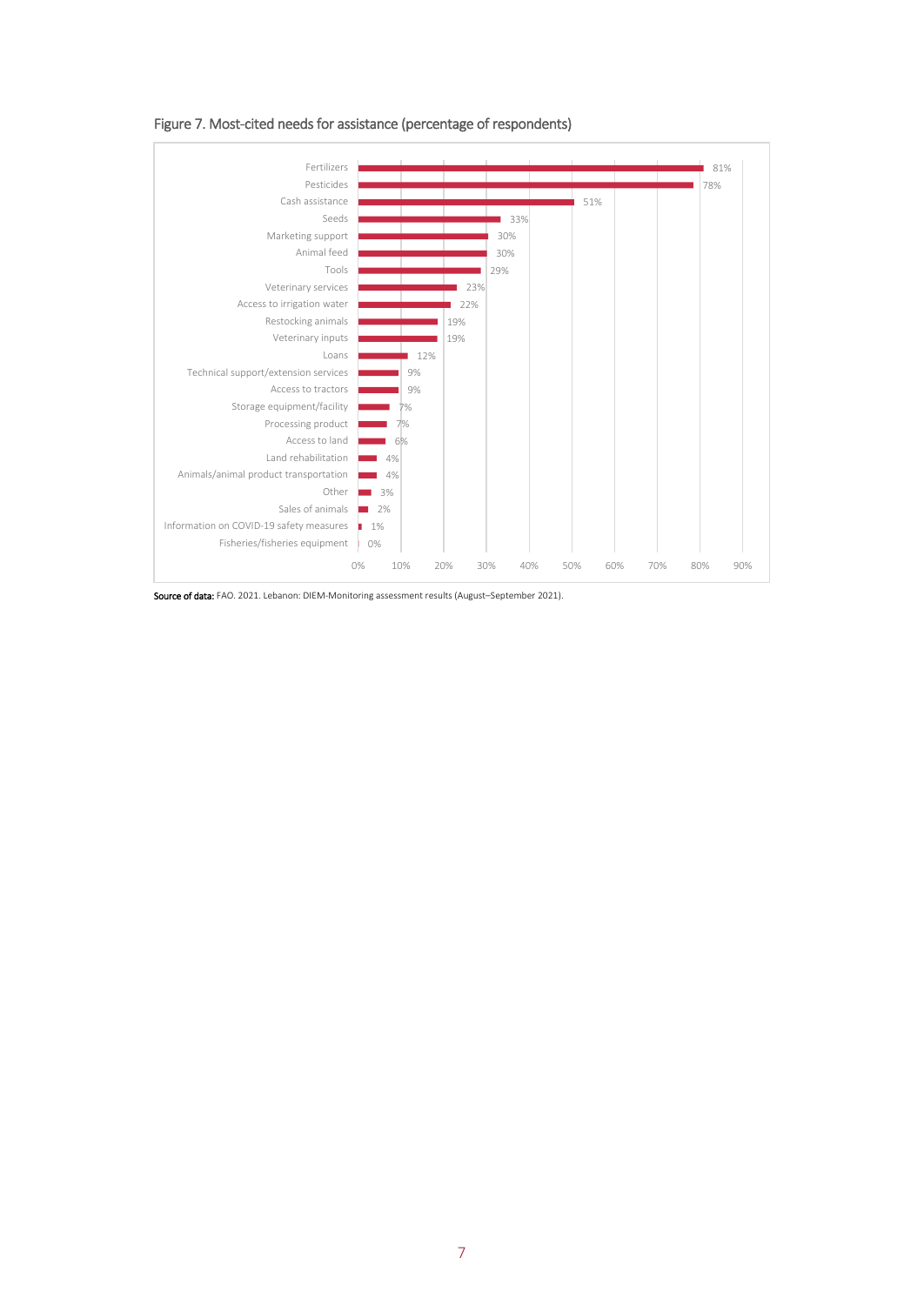#### Recommendations

- > With challenges accessing inputs reported by many crop producers, more than half were anticipating a decreased harvest. Cash assistance and subsidies are required to assist farmers with purchasing agricultural inputs.
- > Increased marketing costs and lower demand led nearly 45 percent of respondent crop producers to report difficulties selling their production. In order to address this challenge, technical assistance should be provided in crop aggregation, producers' integration into markets and productive alliances for increased price bargaining power.
- > Purchasing feed was a key constraint for most livestock producers, and many also faced challenges in accessing veterinary services and inputs. Critical support is needed to enhance livestock producers' access to the inputs and services they need to sustain their herds – reducing their vulnerability to livelihood shocks.
- > Given the prevalence of recent moderate and severe food insecurity, and the adoption of coping strategies, surveyed households may be at risk of further deterioration in food security if their coping capacity is exhausted over time. Targeted food and cash assistance should be provided to farmers in need.